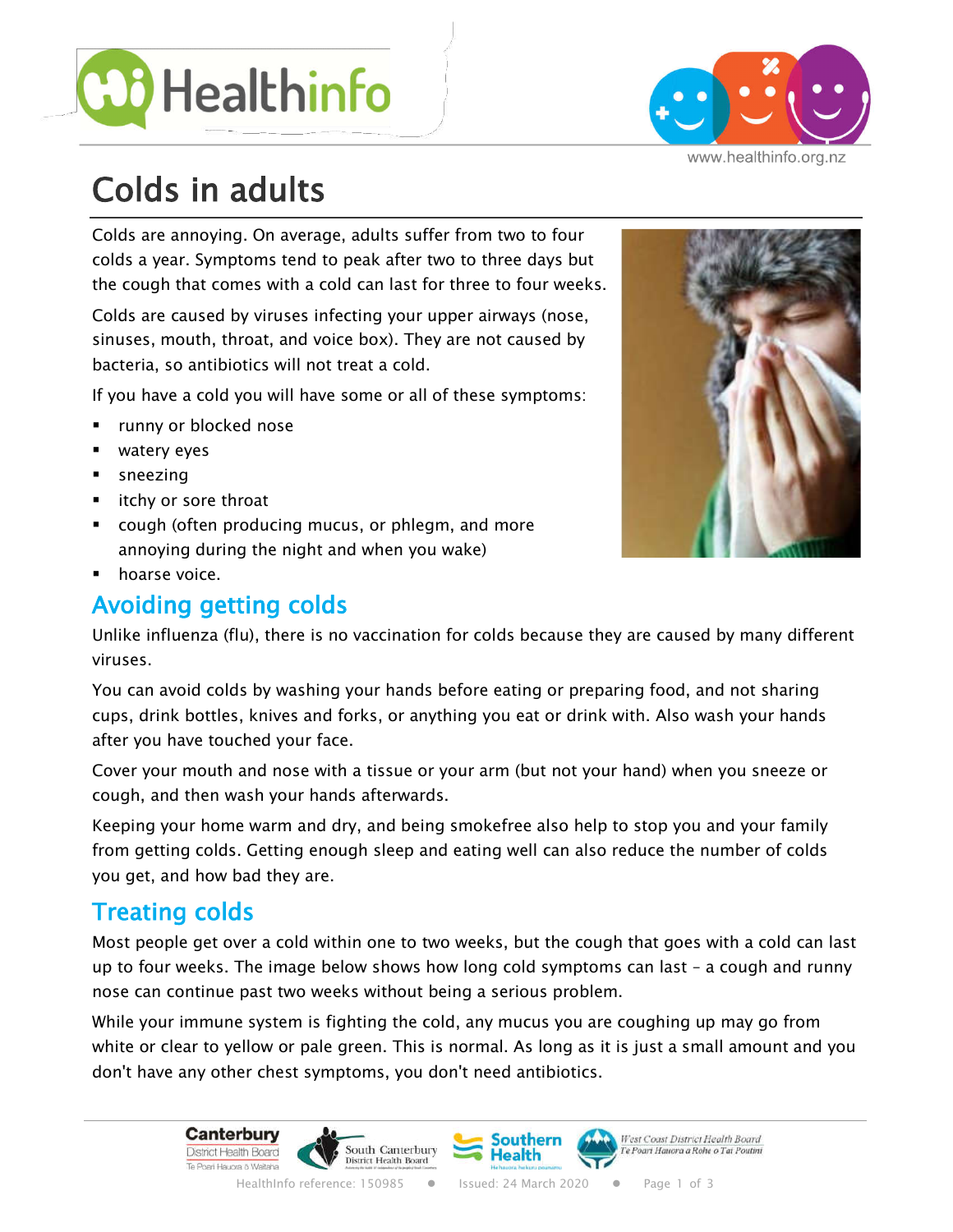#### Colds in adults

www.healthinfo.org.nz

There are no treatments that will make a cold go away more quickly. But your immune system should fight it off within one or two weeks.

Antibiotics will not treat a cold, and may cause side-effects such as diarrhoea (the runs), thrush, and tummy aches. Taking antibiotics when you don't need them makes it more likely you will later develop a bacterial infection that doesn't respond to antibiotics. It could then be very hard to find an antibiotic that works for you.



# Self-care with colds

- **Get lots of rest.** You may feel pressure to be at work, but you will generally feel worse if you go in. You are also most likely to pass your cold to others during the first two to three days, so colleagues may thank you for staying away.
- **Drink plenty of fluids.** Your body may need more water if you have a fever. Being dehydrated will make you feel much worse, so drinking plenty of water can help.
- **Paracetamol.** This can help to relieve fever, aches, sore throats, ear ache, and headaches. Carefully follow the instructions on the label about how much medicine you should take and how often you should take it. It is important not to take more than the maximum dose.
- **Decongestants.** These come as tablets or nasal sprays and can help with headaches and a blocked nose. However, you shouldn't use them for more than three to four days. Decongestants can cause side effects, such an irritated nose, a dry mouth, and headaches. Speak to a pharmacist before using a decongestant, especially if you are taking any other medicine.
- **Steam inhalation.** This may make congestion better for a while and does not have the same side effects as decongestants. Having a warm shower or bath before bed may also help, as can using a humidifier in your bedroom.
- **Throat lozenges and sprays.** These can help make a sore throat feel better, but they may not be any more effective than simple pain relief medicine like paracetamol.

There are lots of cold and flu medications available over the counter. Read the labels carefully, because they are often expensive versions of simple painkillers or decongestants. Speak to a pharmacist if you are not sure what to take or if you are taking other medication, especially if you have any other health condition or are pregnant, as it may be best that you don't take these medications.